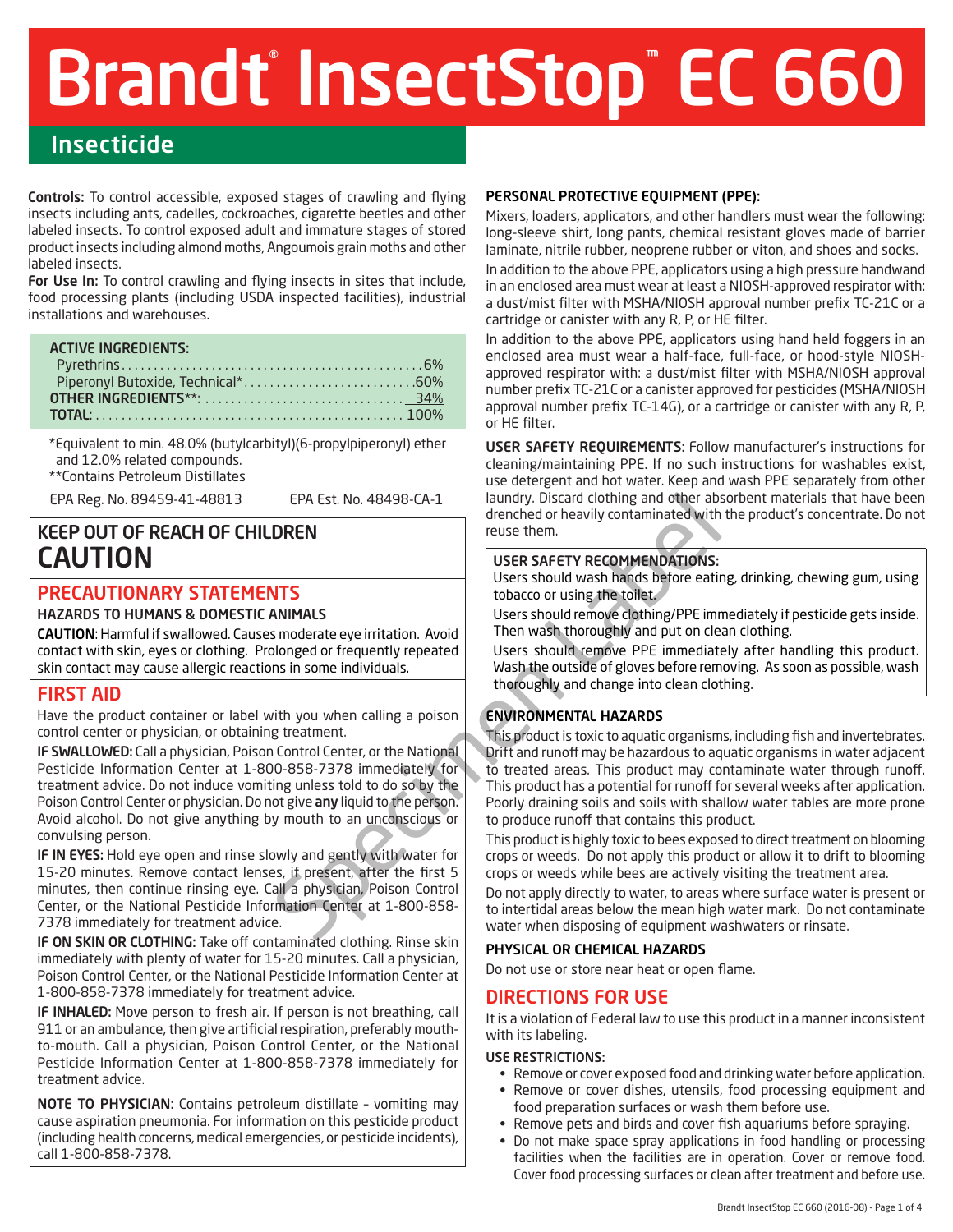- Not for use on turf being grown for sale or other commercial use such as sod or for commercial seed production or for research purposes.
- Do not apply directly into sewers or drains or to any area like a gutter where drainage to storm sewers, water bodies or aquatic habitat can occur. Do not allow the product to enter any drain during or after application.
- Except when applying to pets, do not enter or allow others to enter until sprays have dried and vapors, mists, and aerosols have dispersed, and the treated area has been thoroughly ventilated.
- Except when applying to pets, do not apply this product in a way that will contact workers or other persons, either directly or through drift. Only protected handlers may be in the area during application.
- After space spraying, do not remain in treated area. Exit area immediately and remain outside the treated area until aerosols, vapors, and/or mists have dispersed.
- When used in dairy barns or facilities: Close milk bulk tank lids to prevent contamination from spray and from dead or falling insects. Remove or cover milking utensils before application. Wash teats of animals before milking.
- Do not make outdoor residential applications during rain.
- All outdoor applications, if permitted elsewhere on this label, must be limited to spot or crack-and-crevice treatments only, except for the following permitted uses:

1) Applications to soil or vegetation, as listed on this label, around structures;

2) Applications to lawns, turf and other vegetation as listed on this label;

3) Applications to the side of a building, up to a maximum height of 3 feet above grade;

4) Applications to underside of eaves, soffits, doors or windows permanently protected from rainfall by a covering, overhang, awning or other structure;

5) Applications around potential pest entry points into buildings when limited to a surface band not to exceed one inch in width;

6) Applications made through the use of a coarse, low pressure spray to only those portions of surfaces that are directly above bare soil, lawn, turf, mulch or other vegetation, as listed on this label and not over an impervious surface, drainage or other condition that could result in runoff into storm drains, drainage ditches, gutters or surface waters, in order to control occasional invaders or aggregating pests.

- Do not water the treated area to the point of runoff.
- Do not wet plants to the point of runoff or drip.
- Do not wet articles to point of runoff or drip.
- Do not use treated article until spray has dried.
- Dry clean treated clothes before wearing.
- For pet use: Do not apply to dogs less than 12 weeks old. Consult a veterinarian before using this product on medicated, debilitated, aged, pregnant or nursing animals. Sensitivities may occur after using ANY pesticide product for pets. If signs of sensitivity occur, bathe your pet with mild soap and rinse with large amounts of water. If signs continue, consult a veterinarian immediately. DO NOT USE ON CATS.
- For use on animals: Do not apply more than 1 time per day.
- Not for use in outdoor residential mosquito misting systems.
- Not for use in indoor or outdoor metered release devices.
- Do not use in aircraft cabins.

#### TANK MIXES IN COMBINATION WITH RESIDUAL INSECTICIDES:

This product can be mixed with other insecticides, at the rate of ¼ to ½ fl. ounce (equivalent to  $\frac{1}{2}$  to 1 tablespoon or 7.4 to 14.8 ml) per gallon of finished spray, for use as a flushing and knockdown agent to aid in control of crawling insects and flying insects as listed on the labels of each product, in accordance with the most restrictive of label limitations and precautions. No label dosage rates should be exceeded. This product cannot be mixed with any product containing a label prohibition against such mixing. To provide increased control of resistant German Cockroaches: tank mix 2.125 to 4.25 fl. ounces of BRANDT INSECTSTOP EC 660 with the appropriate amount of companion insecticide label.

Prior to tank mixing, a small jar compatibility test should be conducted using the proper proportions of chemicals and water to ensure the physical compatibility of the mixture. When tank-mixing BRANDT INSECTSTOP EC 660 with wettable powder formulations, first add the wettable powder to the diluent and agitate to thoroughly suspend it in solution and then add the desired amount of this product to the diluted wettable powder. Tank –mix applications must be made in accordance with the more restrictive of label limitations and precautions. No label application rates may be exceeded. This product cannot be tank-mixed with any product with label prohibitions against such mixing.

A highly versatile, synergized, pyrethrin, insecticide concentrate for indoor or outdoor application as a surface, space, area or contact spray. BRANDT INSECTSTOP EC 660 may be applied through mechanical, aerosol or ULV generators as well as thermal fogging equipment and conventional fogging or spraying equipment. This product may be applied as a general surface, space, spot or crack and crevice treatment in both food and non-food areas of food handling establishments and is authorized for use in all areas of official establishments operating under the Meat, Poultry, Shell Egg Grading and Egg Products Inspection Programs.

BRANDT INSECTSTOP EC 660 is intended for use in and around buildings and structures as well as modes of transport.

- Indoor Use Areas: Apartment buildings, bakeries, beverage plants, bottling facilities, breweries, cafeterias, candy plants, canneries, cereal processing and manufacturing plants, dairies and dairy product processing plants, flour mills, food processing plants, frozen food plants, grain elevators, grain mills, granaries, homes, hospitals, hotels, houses, industrial buildings, kennels, kitchens, laboratories, manufacturing facilities, mausoleums, meat processing and packaging plants, meat and vegetable canneries, motels, nursing homes, office buildings, restaurants, schools, spice plants, stores, supermarkets, warehouses, wineries and similar structures.
- Outdoor Areas: Drive-in restaurants, drive-in theaters, golf courses, parks, playgrounds, recreational areas, urban areas and zoos.
- Modes of Transport: Buses, trucks, trailers, rail cars and marine vessels.

Do not apply this product in such a manner as to directly or through drift expose workers or other persons. The area being treated must be vacated by unprotected persons. Do not enter treated areas without protective clothing until sprays have dried.

Example the constrained and the model of the constrained and the state of the state of the state of the state of the constrained and the state of a coarse, low pressure spray to the expect on einclining the constraints tha BRANDT INSECTSTOP EC 660 may be diluted with water or oil and applied with conventional application equipment including, but not limited to, compressed air sprayers, power sprayers, mechanical aerosol generators (ULV generators, or cold foggers) and thermal foggers (oil dilutions only). When diluting with water, prepare only the amount needed for immediate use and agitate occasionally during use. Holding a water dilution more than 24 hours is not recommended. For oil dilutions that are applied in food handling establishments, a deodorized petroleum oil which conforms with CFR 21 (especially section 172.884) is required (such as Exxon Isopar M, Ashland Low Odor Base Solvent or the equivalent).

#### INDOOR USE AS A CONTACT AND SURFACE SPRAY

*General Pest Control*: To control accessible, exposed stages of crawling insects including, Ants, Cockroaches, Cadelles, Cigarette Beetles, Dark Mealworms, Dried Fruit Beetles, Drugstore Beetles, Confused Flour Beetles, Grain Mites, Red Flour Beetles, Rice Weevils, Saw-toothed Grain Beetles, Spider Beetles, Yellow Mealworms in sites that include, apartments, homes, restaurants, food processing plants, industrial installations and warehouses, dilute at the rate of up to 4.25 fluid ounces of BRANDT INSECTSTOP EC 660 per gallon of water and apply at the rate of 1 gallon to 750 square feet. Thoroughly spray the surfaces where these insects are usually found including walls, baseboards, moldings, doors, cabinets, shelves, sinks and pipes with special attention to cracks and crevices, niches, dark corners, drains and other harborage sites. Do not apply more than 1 time per day.

Except in Federally inspected meat and poultry plants, food processing operations may continue when this product is applied as a surface, spot or crack and crevice treatment in accordance with the directions and precautions given above.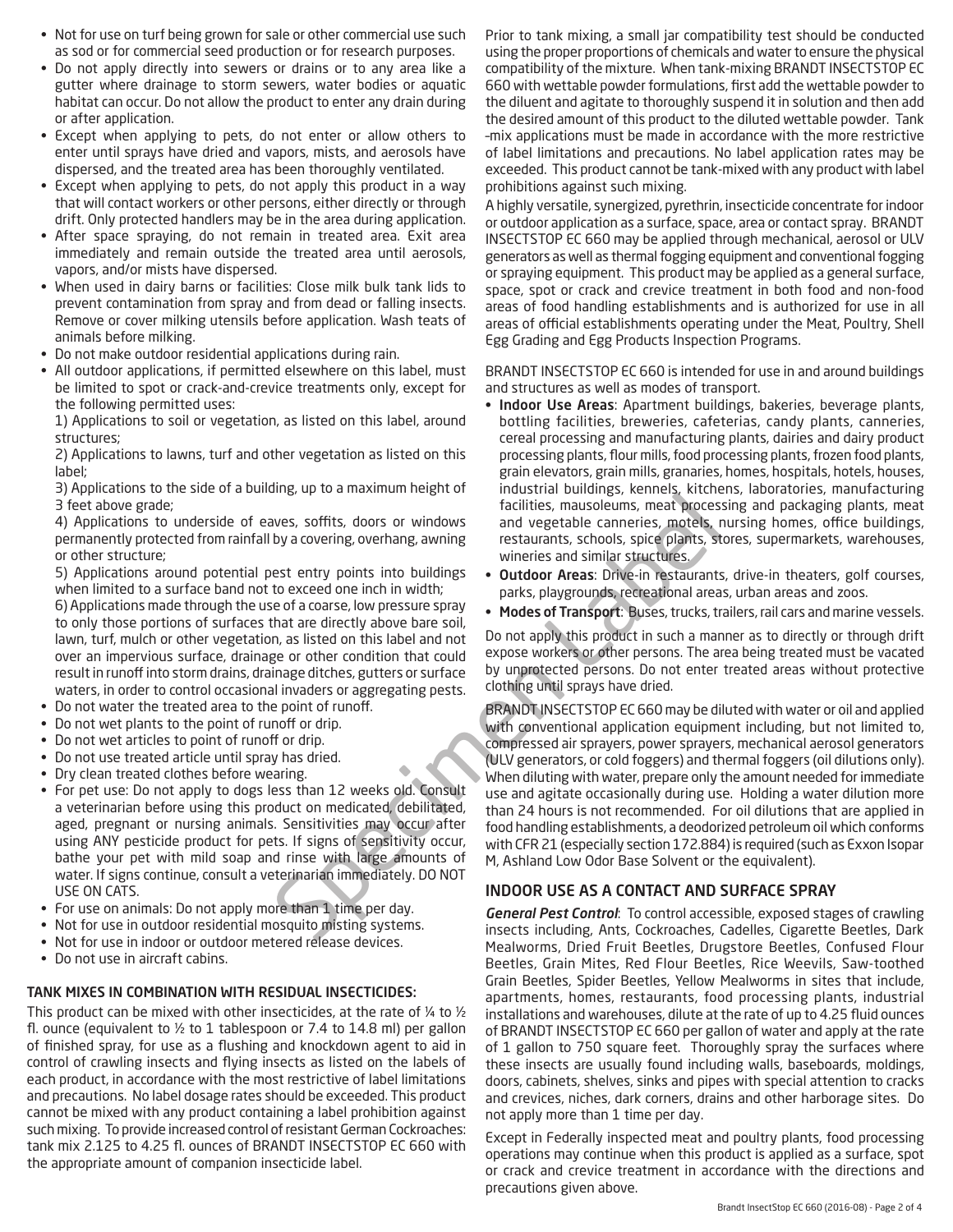| <b>DILUTION CHART</b>                     |              |                                            |  |
|-------------------------------------------|--------------|--------------------------------------------|--|
| <b>Fluid Ounces of Product per Gallon</b> | % Pyrethrins | Approximate %<br><b>Piperonyl Butoxide</b> |  |
| 0.25                                      | 0.0125       | 0.125                                      |  |
| 0.5                                       | 0.025        | 0.25                                       |  |
| 1.0                                       | 0.05         | 0.5                                        |  |
| 2.125                                     | 0.1          | 1.0                                        |  |
| 4.25                                      | 0.2          | 2 በ                                        |  |

*In Meat, Poultry, and Egg Processing Facilities*: To control accessible, exposed stages of crawling insects including, Ants, Cockroaches, Cadelles, Cigarette Beetles, Confused Flour Beetles, Dark Mealworms, Dried Fruit Beetles, Drugstore Beetles, Grain Mites, Red Flour Beetles, Rice Weevils, Saw-toothed Grain Beetles, Spider Beetles, Yellow Mealworms, dilute 2.125 fluid ounces of BRANDT INSECTSTOP EC 660 per gallon of water and apply at the rate of 1 gallon to 750 square feet. Thoroughly spray the surfaces where these insects are usually found including walls, baseboards, moldings, doors, cabinets, shelves, sinks and pipes with special attention to cracks and crevices, niches, dark corners, drains and other harborage sites. Do not apply more than 1 time per day.

*Flea and Tick Control in Buildings*: Dilute 2.125 to 4.25 fluid ounces of BRANDT INSECTSTOP EC 660 per gallon of water and apply the spray thoroughly to infested areas such as pet beds and resting quarters, nearby cracks and crevices, rugs and floor coverings (including under their edges) between and under the cushions of upholstered furniture and other areas where these pests may be present. Treat entire rugs and furniture at the rate of 1 gallon of dilute spray per 750 square feet of surface. In combination with conventional residual insecticides: To provide quick knockdown of adult fleas, tank-mix 0.5 to 1.0 fluid ounce of this product with the appropriate amount of companion insecticide per finished gallon and apply per the Directions for Use on the companion insecticide label. Do not apply more than 1 time per day.

In combination with insect Growth Regulators: To provide quick knockdown of adult fleas, tank-mix 2.125 to 4.25 fluid ounces of BRANDT INSECTSTOP EC 660 with the appropriate amount of companion insecticide per finished gallon and apply per the Directions for Use on the companion insecticide label. Pet bedding should be removed and replaced with fresh bedding after treatment of pet areas. The pets should also be treated with an EPA registered product before they are allowed to enter the treated area.

*Pantry Pest Control*: To control exposed adult and immature stages of Stored Product Insects including, Almond Moths, Angoumois Grain Moths, Cadelles, Cigarette Beetles, Confused Flour Beetles, Drugstore Beetles, Flat Grain Beetles, Granary Weevils, Indian Meal Moths, Lesser Grain Borers, Maize Weevils, Mediterranean Flour Moths, Merchant Grain Beetles, Red Flour Beetles, Rice Weevils, Rusty Grain Beetles, Saw-toothed Grain Beetles and Squarenecked Grain Beetles, dilute 2.125 to 4.25 fluid ounces of BRANDT INSECTSTOP EC 660 per gallon of water and apply at a rate of 1 gallon per 750 sq. ft. to cupboards, shelves and storage areas. Remove all utensils, unprotected foodstuffs (or any with original packaging that has been opened), shelf paper and other objects before treatment. Allow treated surfaces to dry and then cover shelves with clean paper before replacing any utensils, foodstuffs or other items. Discard any foodstuff that was accidentally contaminated with the spray solution. Do not apply more than 1 time per day.

*Premise Pest Control*: Termite swarmers: To control swarming termites, dilute 2.125 to 4.25 fluid ounces of BRANDT INSECTSTOP EC 660 per gallon of water and apply as a surface spray at a rate of 1 gallon per 750 square feet. Apply as a crack and crevice treatment to the locations from which the termites are emerging. Do not apply more than 1 time per day.

*Carpet Beetles*: To control carpet beetles (black, furniture and varied), dilute 4.25 fluid ounces of BRANDT INSECTSTOP EC 660 per gallon of water and apply to the entire carpet at the rate of 1 gallon per 750 square feet. Make localized applications under the edge of carpets, floor coverings, and furniture as well as along baseboards, in closets and to infested areas of shelving.

*Bed Bugs*: To control Bed bugs, dilute 2.125 fluid ounces of BRANDT INSECTSTOP EC 660 per gallon of water and apply at a rate of 1 gallon per 750 sq. ft. to the top, ends, sides and bottoms of mattresses paying special attention to tufts, seams and folds. Treat bedsprings and frames, including all cracks and joints. Apply as a crack and crevice treatment to all baseboards, moldings, flooring, closets, shelves, furniture and picture frames that may provide harborage to bed bugs. Do not apply more than 1 time per day.

*Webbing Clothes Moths*: To control Clothes Moths, remove infested articles from storage, brush them thoroughly and air-dry them in sunlight for several hours. Dilute 2.125 fluid ounces of BRANDT INSECTSTOP EC 660 per gallon of water and apply as a crack and crevice treatment at a rate of 1 gallon per 750 sq. ft. to empty chests, bureaus and storage sites. After airing, infested articles may be lightly treated with the spray solution (keep the nozzle at least three feet from the fabric to avoid staining). Do not apply more than 1 time per day.

*For Indoor Applications*: Remove pets (including birds) from the area being treated and cover fish aquaria before spraying.

#### INDOOR USE

To control crawling and flying insects in sites that include, food processing plants (INCLUDING USDA INSPECTED FACILITIES), industrial installations and warehouses, BRANDT INSECTSTOP EC 660 may be diluted with water and applied as a space spray. For best results, close doors and windows before spraying and keep them closed for 30 minutes after treatment. The applicator must vacate the area after treatment and ventilate before reoccupying. Where oil residues are not undesirable, this product can be diluted in deodorized base oil instead of water and applied with mechanical, thermal or ULV applicators.

The use of this product, as a space spray, in food processing or food handling establishments must be confined to time periods when the plant is not in operation. Foods must be covered or removed during treatment. Food processing surfaces and equipment must be covered during treatment or cleaned with an effective detergent and rinsed with potable water before use. Do not apply more than 1 time per day.

PT 750 square feet of surface. In can be diluted in deodorized base oil in the statical static in on the diluted in deodorized base oil in the solution of U.O. The solution of this product and specifies in the solution of *Crawling and Flying Insects*: For control of accessible, exposed stages of CRAWLING INSECTS including, Ants, Cockroaches, Cadelles, Cigarette Beetles, Confused Flour Beetles, Dark Mealworms, Dried Fruit Beetles, Drugstore Beetles, Grain Mites, Red Flour Beetles, Rice Weevils, Sawtoothed Grain Beetles, Spider Beetles, Yellow Mealworms and FLYING INSECTS including, Angoumois Grain Moths, Cheese Skippers, Fruit Flies, Fungus Gnats, Gnats, House Flies, Indian Meal Moths, Mosquitoes, Mediterranean Flour Moths, Small Flying Moths, Tobacco Moths, dilute 10.67 fluid ounces of BRANDT INSECTSTOP EC 660 per gallon of water or oil and apply at the rate of 1 ounce per 1000 cubic feet of space. Direct the spray towards the ceiling and upper corners of the area and behind obstructions. Vacate the treated area and keep the area closed for at least 30 minutes after treatment. Ventilate the area before reoccupying. Repeat treatment as necessary.

*Flying Insects*: For control of accessible, exposed stages of flying insects including, Angoumois Grain Moths, Cheese Skippers, Fruit Flies, Fungus Gnats, Gnats, House Flies, Indian Meal Moths, Mosquitoes, Mediterranean Flour Moths, Small Flying Moths, Tobacco Moths, dilute 2.67 fluid ounces of BRANDT INSECTSTOP EC 660 per gallon of water or oil and apply at the rate of 1 fluid ounce per 1000 cubic feet of space. Direct the spray towards the ceiling and upper corners of the area and behind obstructions. Vacate the treated area and keep the area closed for at least 30 minutes after treatment. Ventilate the area before reoccupying. Repeat treatment as necessary.

*Void Area Treatment*: Undiluted ULV treatment: To treat inaccessible voids including, attics, false ceilings, wall and equipment voids, calculate the volume of the void and apply BRANDT INSECTSTOP EC 660 through ULV equipment adjusted for crack and crevice application at the rate of 0.33 fluid ounces per 1000 cubic feet of space.